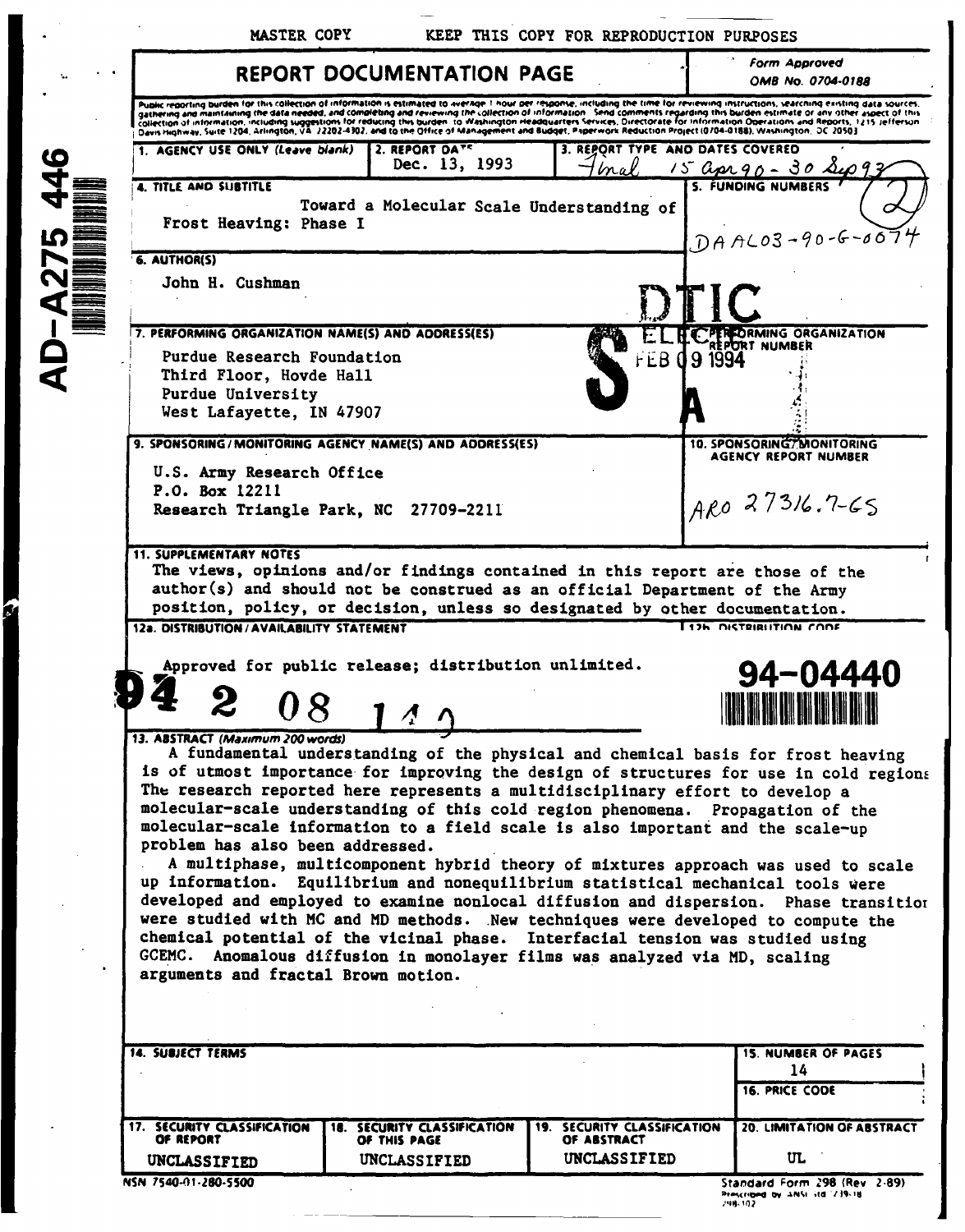# Toward a Molecular-Scale Understanding of Frost Heaving: Phase I

# Final Report for Phase I

by

John H. Cushman

December 13, 1993

U.S. Army Research Office

Grant: DAAL 03-90-G-0074

**Purdue University** 

## Approved for Public Release; Distribution Unlimited

| Accession Trop                     |                                                                 |  |
|------------------------------------|-----------------------------------------------------------------|--|
| $N \gtrsim$                        | $\mathcal{L}^{\mathcal{N}_{\mathcal{N}}}$<br>$\epsilon_{\rm s}$ |  |
| DTIC<br>$U$ is $\mathbb{R}$ .      |                                                                 |  |
| Justine (                          |                                                                 |  |
| By<br>$\mathbf{D}$ ich Pontini (1) |                                                                 |  |
| $Av_{\infty}$                      |                                                                 |  |
| Dist                               | Allea Linguez<br>المان البرت                                    |  |
|                                    |                                                                 |  |
|                                    |                                                                 |  |

DTIC QUALITY INCIDENTIALS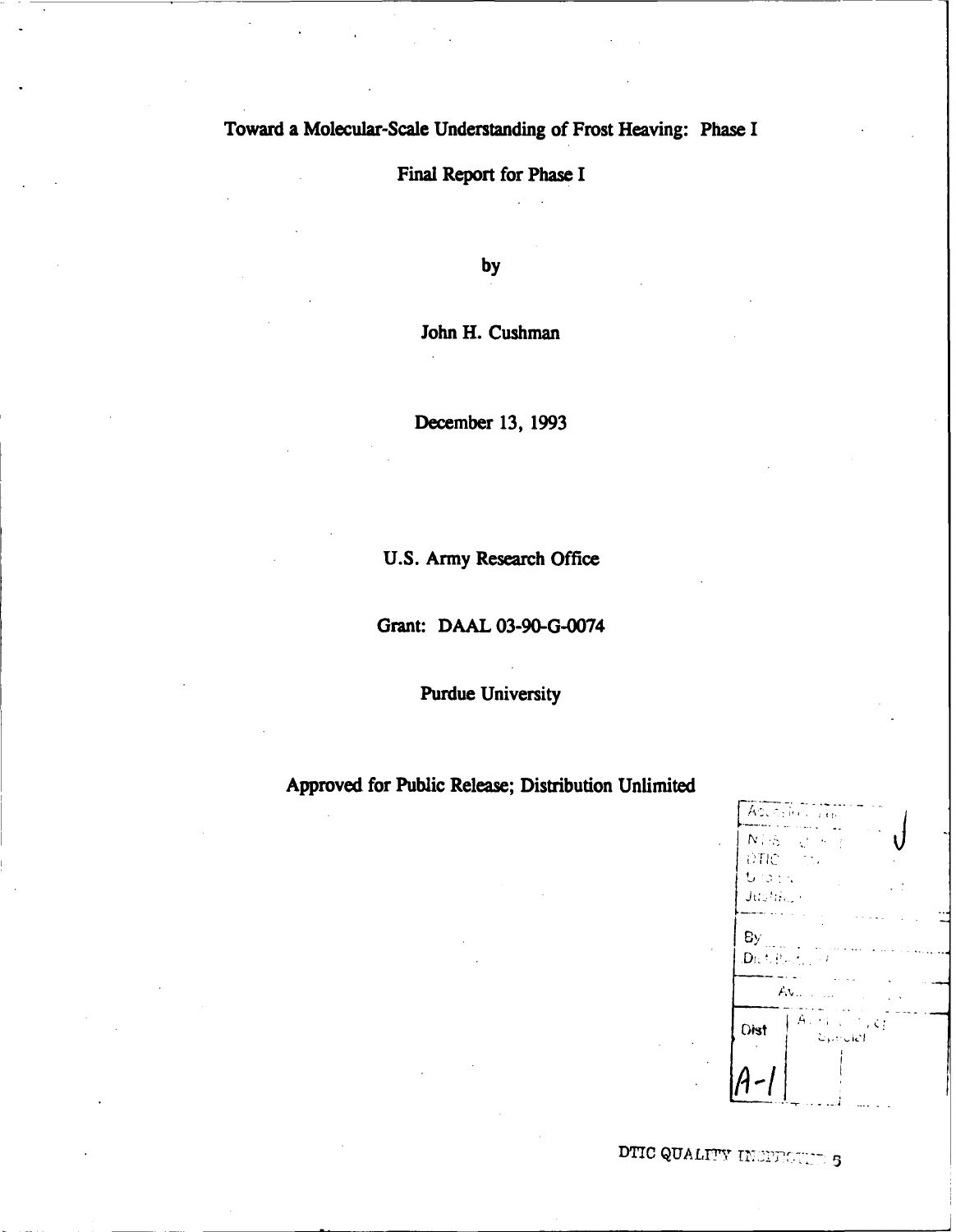# **Table of Contents**

 $\cdot$ 

| I. |            |    |
|----|------------|----|
| Π. |            |    |
|    | II.i       |    |
|    | II.ii      |    |
|    | $\Pi$ .iii |    |
|    | II.iv      |    |
|    | $\Pi$ .v   |    |
|    | $\Pi$ .vi  |    |
| M. |            |    |
|    |            |    |
| V. |            | 14 |

Page

 $\bar{z}$  $\overline{\mathbf{2}}$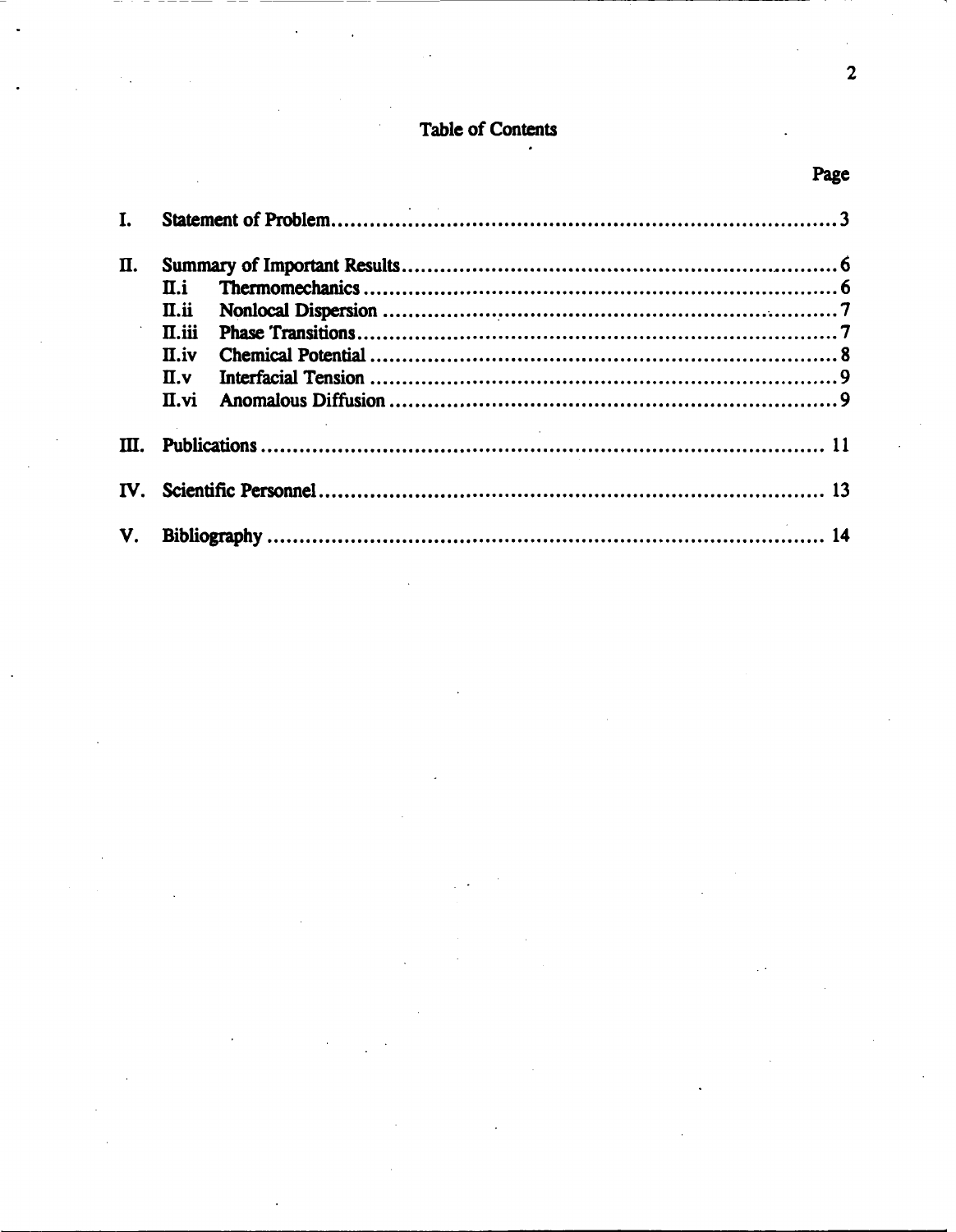### I. Statement of Problem

A fundamental understanding of the physical and chemical basis for frost heaving (Derijaguin and Churaev, 1978) is critically important to improving the design of structures for use in cold regions (Andersland and Anderson, 1978). The disruptive action of ice is one of the main causes of weathering in the cryosphere (Mazurov and Tikhonova, 1964). Thin, poorly understood, yet highly temperature-dependent, aqueous films adsorbed on micro fissures generate a two-dimensional disrupting pressure of tens to hundreds of kilograms/ $cm<sup>2</sup>$ and play a major role in rock weathering (Dejaguin, 1943). For over 200 years people have been studying the physical mechanisms of ice-lens formation, yet it is not well understood on the molecular level.

In many permafrost areas, especially along the coasts of the northern oceans and in continental regions of limited moisture, natural saline soils and artificially salinized soils are often used as the base for buildings or as materials for earthen structures. Recently many physico-chemical methods of controlling frost heaving have begun to be used (e.g. addition of sulfite alkalis). These methods are connected with the variation of the physico-chemical properties of the soil, its capacity for adsorption, its specific surface and surface structure, and the nature of its exchange cations. The ability to control heaving by physico-chemical methods has developed through trial and error; very little is known about the true molecular mechanisms governing the phenomenon (Voroshilov, 1978).

It has been postulated that the coexistence of solid and liquid phases of water in frozen fine-grained soils, and the phase transitions of water in them, arise from the fact that ice crystals are in equilibrium, not with ordinary water, but with water having a distorted structure, the molecules of which are so disoriented by surface forces that they are not capable of organizing into the ice structure (Ananyan, 1963a, b). A standard method of probing the structure of vicinal water is nuclear magnetic resonance. In particular the spin-spin relaxation time,  $T_2$ , gives information about the rate of orientational relaxation. At present, however, there is no theory permitting a precise correlation of experimentally observed  $T_2$ 's with the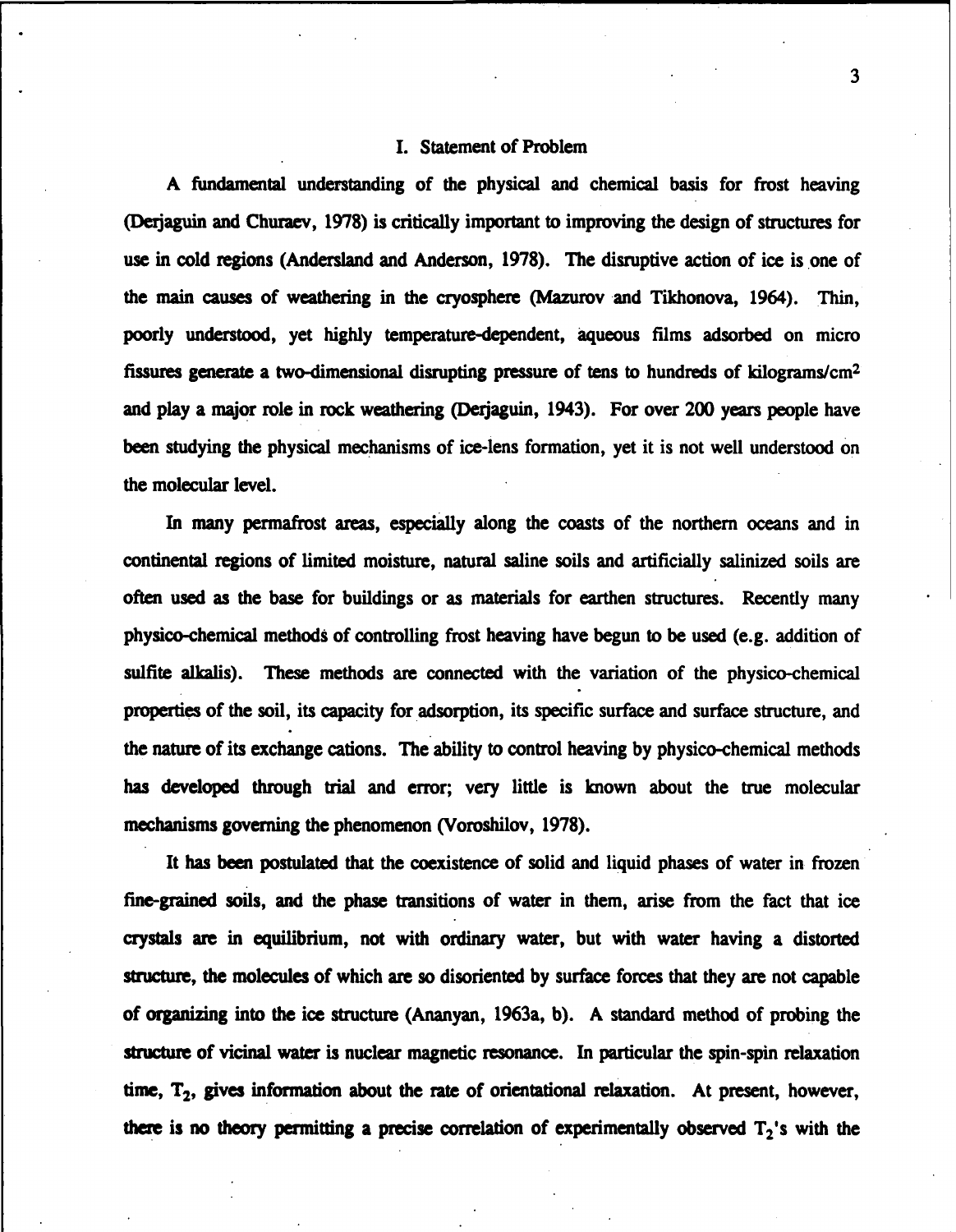molecular structure and motion in vicinal water; only qualitative correlations are possible. Thus, there is no concrete evidence to support the hypothesis that surface forces distort the structure of vicinal water. In fact, some researchers doubt its correctness (e.g. Chahal and Miller, 1965).

O'Neill and Miller (1985) have developed a model of frost heaving in coarse-grained materials based on irreversible thermodynamics and continuum mechanics. The model performs well qualitatively, reproducing many macroscopic features associated with the heaving problem. Their model assumes that "for whatever reasons, liquid water very close to a grain surface is attracted toward that surface and that the attractive force is greater for liquid than for air or ice...". It seems clear that an ice lens accretes liquid water that is transported from warmer to cooler regions through the liquid film surrounding the grain, but the molecular mechanism of this process has not been investigated. One of the points of our work was to examine at a microscopic (i.e. molecular) level the interactions between the surface of the grain, the film of fluid, and the surface of the (growing) lens. We wanted to study the molecular structure of the film, that is the distribution of water and solute molecules relative to the two surfaces, as well as the mechanism of transport within the film. Our preliminary findings will supplement the current (macroscopic) picture of frost heaving and help provide a fundamental basis for some of the assumptions upon which models such as that of O'Neill and Miller rest.

In an earlier work, Romkens and Miller (1973) postulate two possible osmotic transport mechanisms for thermally-induced regelation of ice. In these models an idealized soil grain (a spherical glass bead) migrates from a cooler to a warmer region. One model assumes water diffuses from the warmer to the cooler region because of a gradient in solute (salt) concentration. The rate of migration of the bead is proportional to the diffusion coefficient D and to the slope of the freezing-point depression curve, as well as to ratios of the thermal conductivities K of the bead, film, and ice. The other model posits an electrical double-layer which leads to a pressure (force) gradient and to an expression for the rate of migration that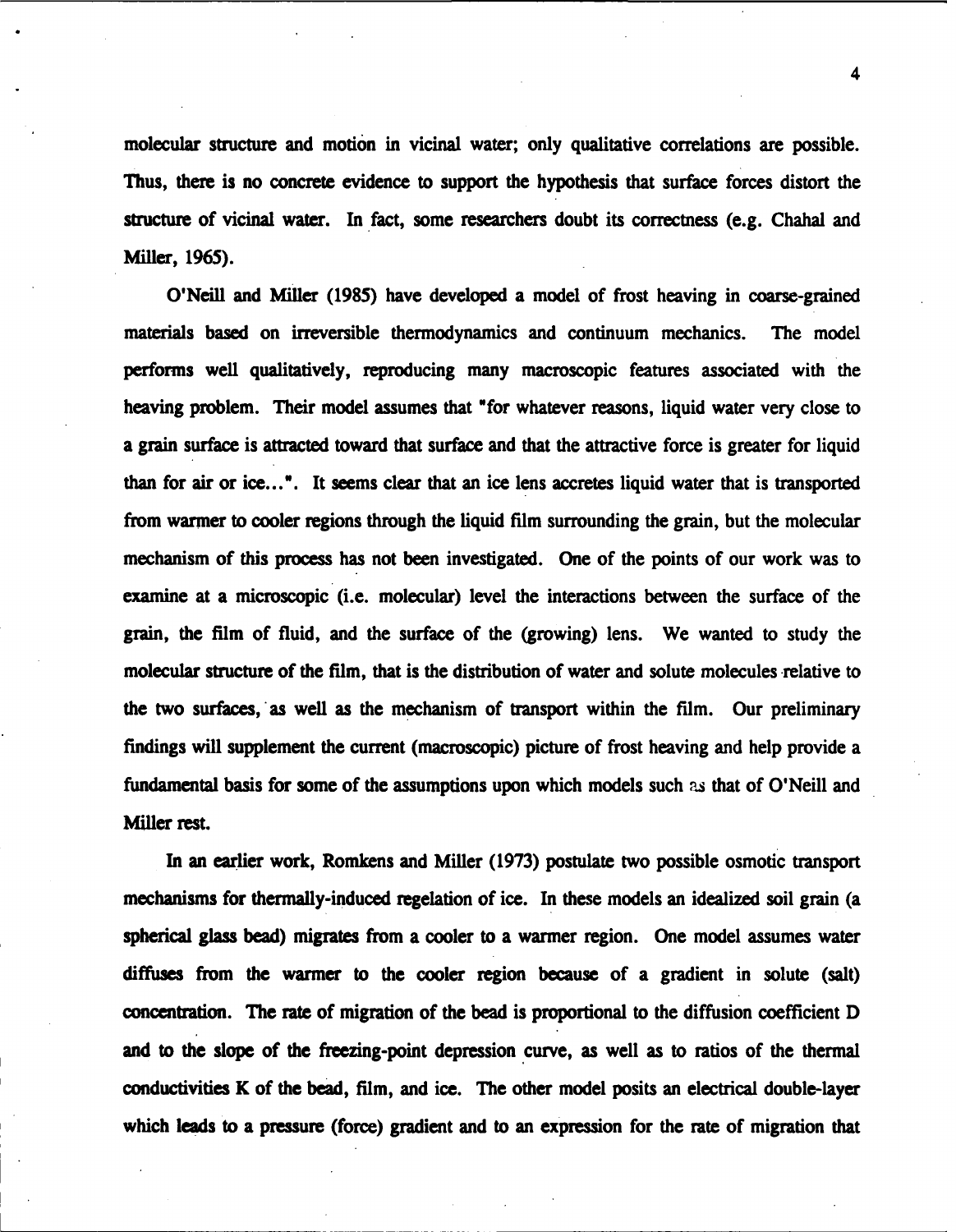depends on the viscosity  $\eta$ , among other quantities. On a macroscopic level, it is practically impossible to determine which model is correct. However, at a microscopic level it is a different story. By solving the classical equations (i.e. Newton's equations) we may follow the motion of individual water and solute molecules. Appropriate averages over these detailed motions yield the transport coefficients (e.g.  $D$ ,  $K$ , and  $\eta$ ) that are involved in the abovedescribed macroscopic models. These transport coefficients depend, of course, on the microscopic properties of the materials making up the soil. Our studies yield information on some of this dependence, which in turn provides a fundamental basis for altering the properties in order to control the migration of particles and consequently the strength of frozen ground.

The advent of supercomputers has made it feasible to model frost heaving on a molecular scale. We have begun to delineate the true microscopic physical processes that take place when soils begin to heave upon freezing or shrink upon thawing, or when ice nucleates and ice lenses form. To do so requires a combination of expertise ranging from chemical physics to soil physics and from applied mathematics to vector programming.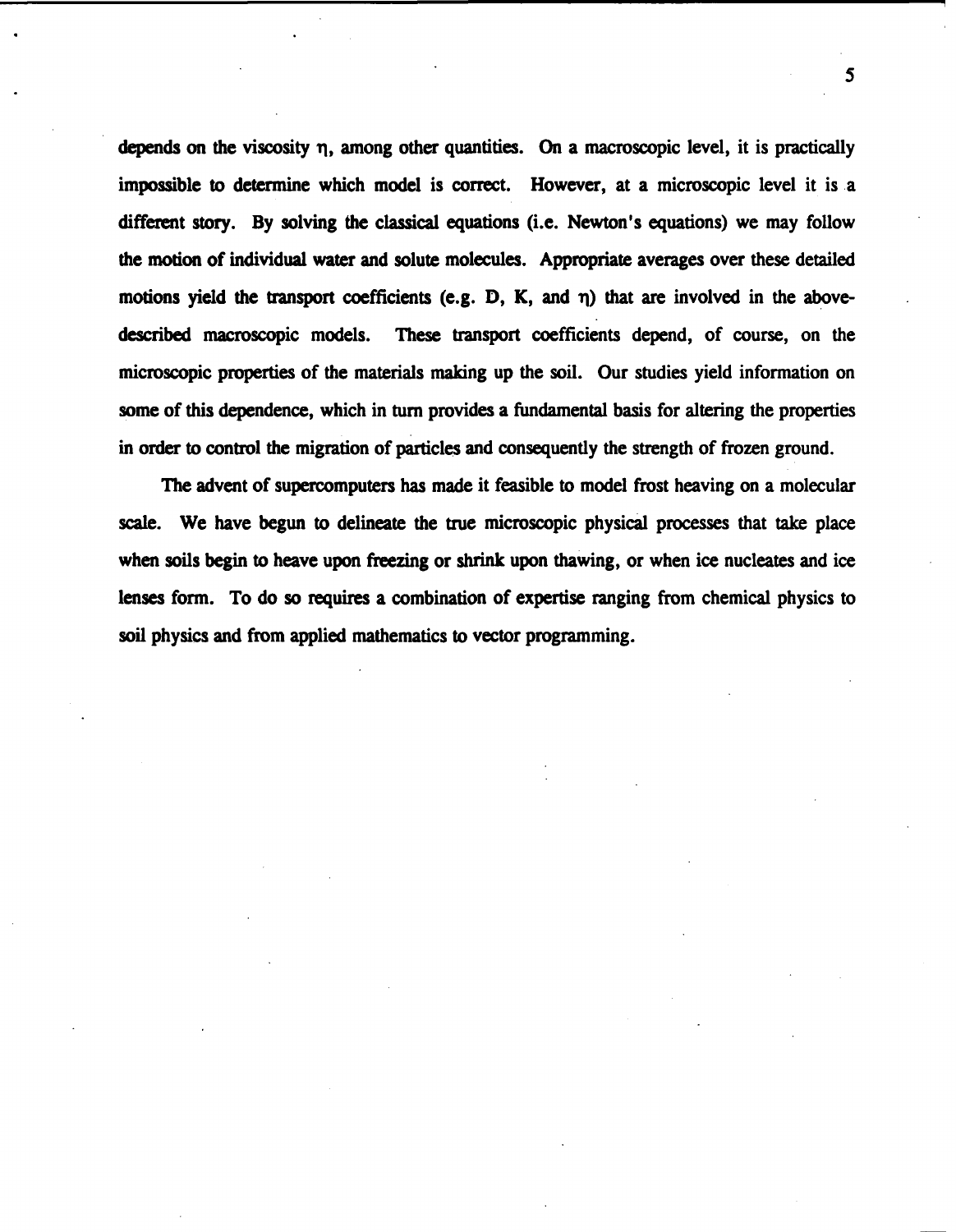#### **H.** Summary of Important Results

### i. Thermomechanics

The thermomechanics of a multiphase multicomponent mixture are developed in the spirit of modern continuum physics. A new axiom of constitution, "equipresence of constituents', is stated and employed to obtain macroscale equations of constitution which are consistent with their microscale counterparts. Here we assume a scale separation wherein the classical microscale theory of mixtures applies within each phase and interface, and a hybrid theory of mixtures, which is a homogenization of the microscale mixture theory over phases and interfaces, applies at the macroscale. We thus postulate the existence of a two-scale hierarchy of overlaying continua. Such scale separation is common to many types of porous media.

Exploitation of the entropy inequality in the sense of Coleman and Noll and application of equilibrium constraints produces a complex list of functional relations forming a macroscale theory of constitution. In a three phase system linearization of several of these relations produces novel analogs of Fick's first law of diffusion and Darcy's law of fluid transport in deforming porous media. These analogs of Pick's and Darcy's laws are significantly different from their traditional forms in that they contain an 'interation potential'. We feel that the contribution of the interaction potential to fluid flow dynamics could be of crucial importance in swelling and shrinking colloidal systems. Another especially important consequence of the theory of constitution is the development of the experimentally observed exponential relation between disjoining (swelling) pressure and the pore width in a smectitic clay-water system. This relation cannot be developed using classical Gibbsian thermostatics. Rational definitions of a nonequilibrium capillary pressure and a nonequilibrium swelling pressure are provided for the first item. The swelling pressure is found to be the pressure difference between the interfacial and bulk phase only at equilibrium. For the general nonequilibrium case, using a linear theory, an extra term in the material derivative of volume fraction is found in the swelling relationship. A similar relation is developed for nonequilibrium capillary pressure.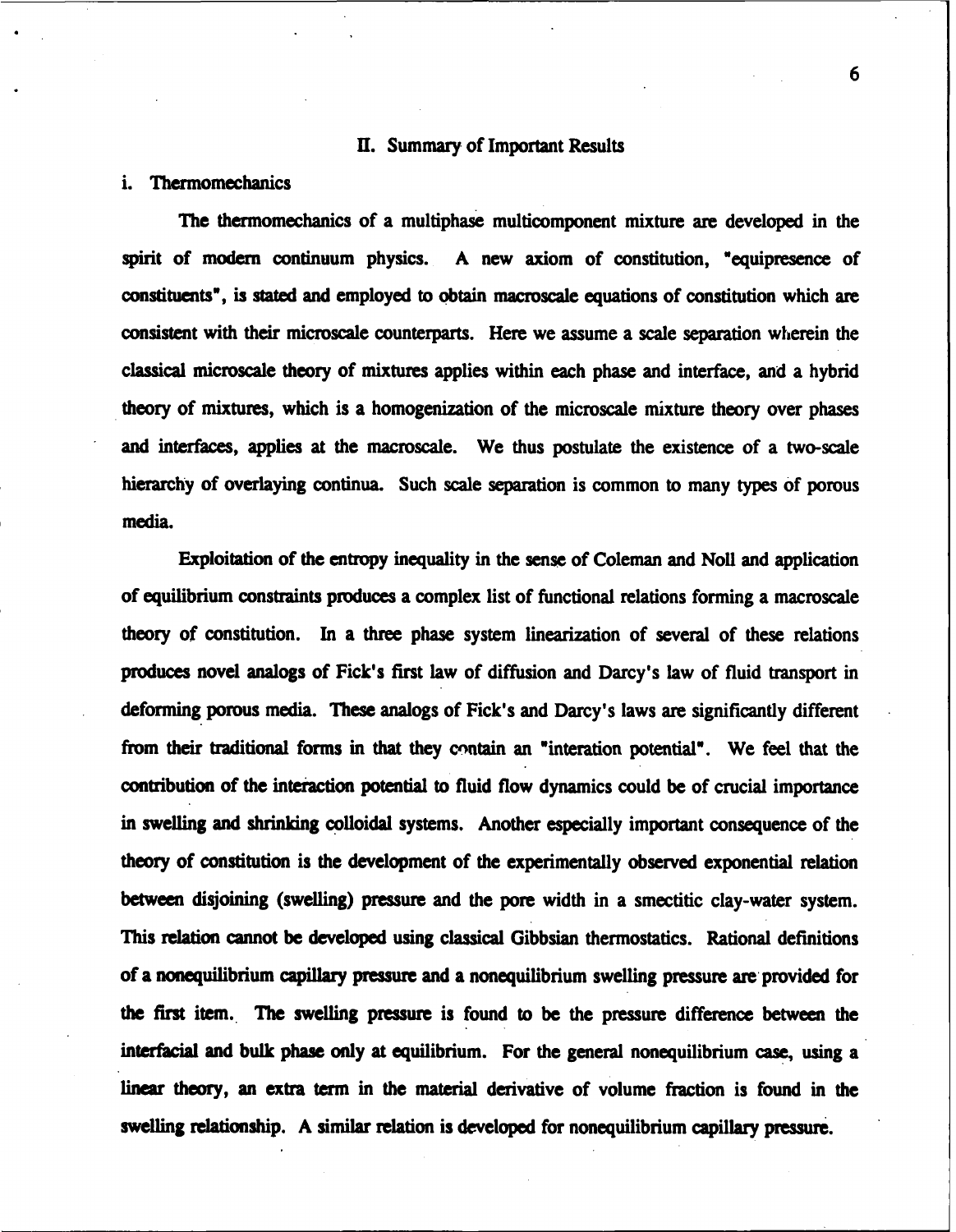### ii. Nonlocal Dispersion

Molecular hydrodynamics and the associated theories of statistical mechanical equilibrium correlation functions are used to develop a spatially and temporally nonlocal convective-dispersive equation for transport in fractal porous media. A frequency and wave vector dependent dispersion tensor is developed from statistical mechanical principles. All results reduce to their classical Fickian counterparts under appropriate conditions. Expansion approximations of a spatially and temporally nonlocal convective-dispersive equation are introduced to derive linearized inverse solutions for transport coefficients.

A fully nonequilibrium statistical mechanical theory of transport which involves both diffusive and convective mixing (dispersion) at all scales was developed. The theory is based on a generalization of classical approaches used in molecular hydrodynamics and on time- "correlation functions defined in terms a "nonequilibrium" expectations. The resulting constitutive laws are nonlocal and constitutive parameters are wavevector and frequency dependent. All results reduce to their convolution-Fickian, quasi-Fickian or Fickian counterparts in the appropriate limits.

#### iii. Phase Transitions

Phase transitions in Lennard-Jones *(U)* and Stockmayer fluids confined between two parallel fcc (100) planes of rigidly fixed **U** atoms are studied by means of a mixed isostressisostrain grand-canonical Monte Carlo methods, and a microcanonical ensemble molecular dynamics technique. A nonequilibrium continuum thermodynamic derivation of the constitutive laws for the basic slit-pore model is developed and an equilibrium statistical thermodynamics analog is reviewed. Independent constitutive parameters are chosen form the list T,  $\mu$ , E<sub>ij</sub> or their thermodynamic duals  $\eta$ , N,  $\tau_{ij}$  where T is absolute temperature,  $\mu$  is the chemical potential,  $E_{ij}$  is the infinitesimal strain tensor, N is the particle number,  $\eta$  is the entropy and  $\tau_{ij}$  is the Piola stress tensor.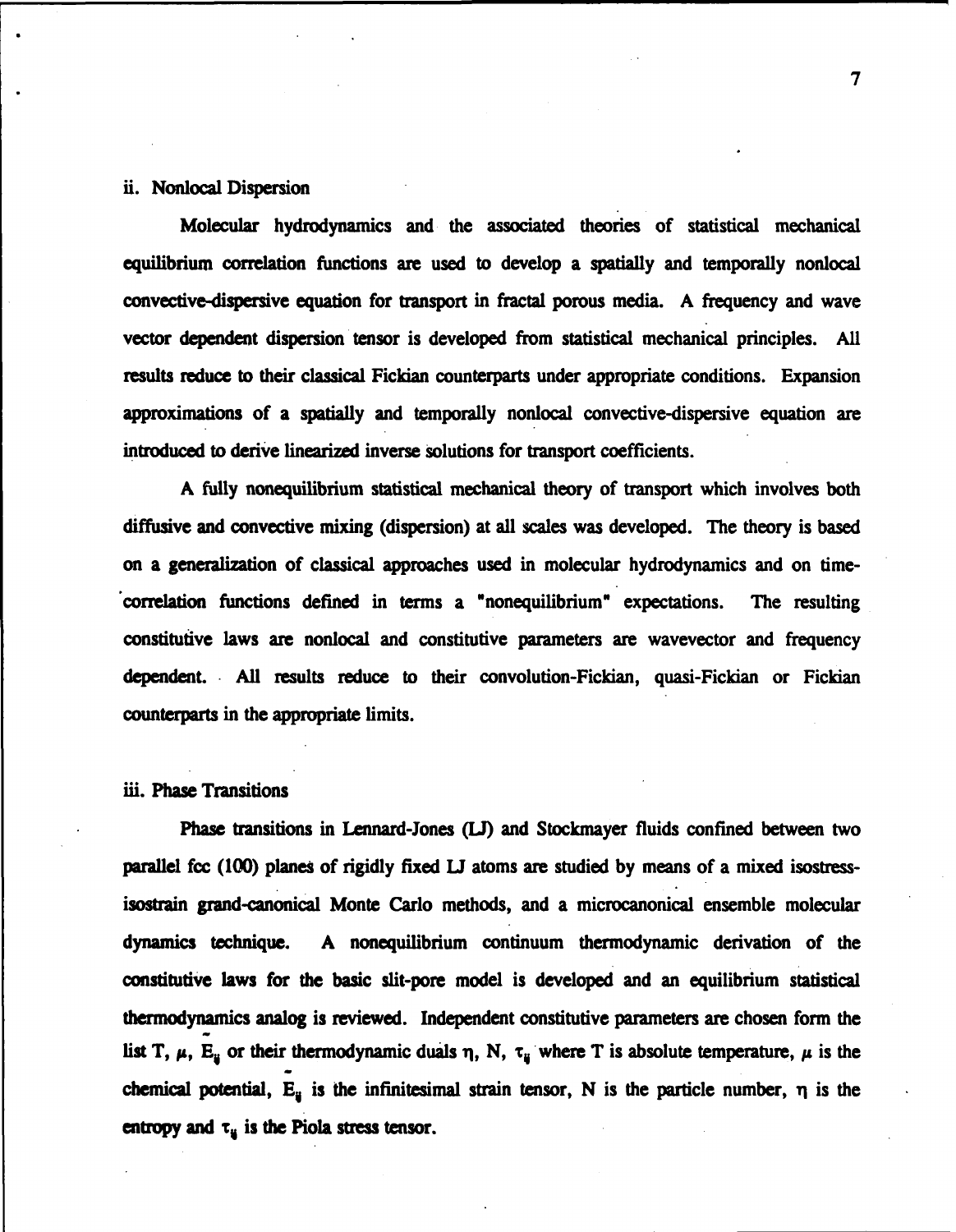In all cases studied the pore fluid is in equilibrium with its bulk phase counterpart which is liquid. The local density and the cylindrical pair-correlation function in planes parallel to the walls, indicate that the structure of the pore fluid depends strongly on the distance h separating the walls (or the dual stress) and their lateral alignment (shear strain,  $E_{31}$ ). The pore phase may be liquid, gaseous or solid depending on h (or  $\tau_{33}$ ), shear stress  $\tau_{31}$ (or  $E_{31}$ ), and dipole moment, for fixed T and chemical potential. The additional degree of freedom provided by the dipole moment of the Stockmayer fluid strongly influences the structure of the pore fluid. As the moment increases, the degree of order of the pore fluid decreases.

Fluctuations of enthalpy and density in the isostress-isostrain ensemble are employed to accumulate evidence for shear strain induced melting (shear melting) to occur as a second order liquid-solid phase transition. Shear melting of a solid-like monolayer film in a model slit-pore is studied by means of an isostress-isostrain ensemble Monte Carlo (MC) method. Quantities of prime interest are isostress heat capacity  $c_3$ , isothermal compressibility  $\chi_3$  and isostress expansivity  $\gamma_3$  where the subscript 3 references the component of stress normal to the pore walls. If studied as functions of lateral registry  $\alpha$  (as a measure of E<sub>13</sub>), these quantities diverge at the shear melting point  $\alpha$ <sub>c</sub> according to theoretical considerations. Theory also predicts a power law decay of c<sub>3</sub>,  $\chi_3$  and  $\gamma_3$  proportional to  $(\alpha - \alpha_c)$ <sup>v</sup> for  $\alpha > \alpha_c$  where v is a critical exponent. Although fluctuations in enthalpy and density diverge at  $\alpha_c$ , enthalpy and density themselves remain continuous functions of applied strain everywhere. Thus, shear melting occurs without release of latent heat, which furnishes further evidence for a liquidsolid phase transition of second order.

#### iv. Chemical Potential

A new approach to the computation of chemical potential and free energy was developed. The basic idea is to correct the underestimate obtained by the particle-removal method. Application of the new technique to several different thermodynamic states of the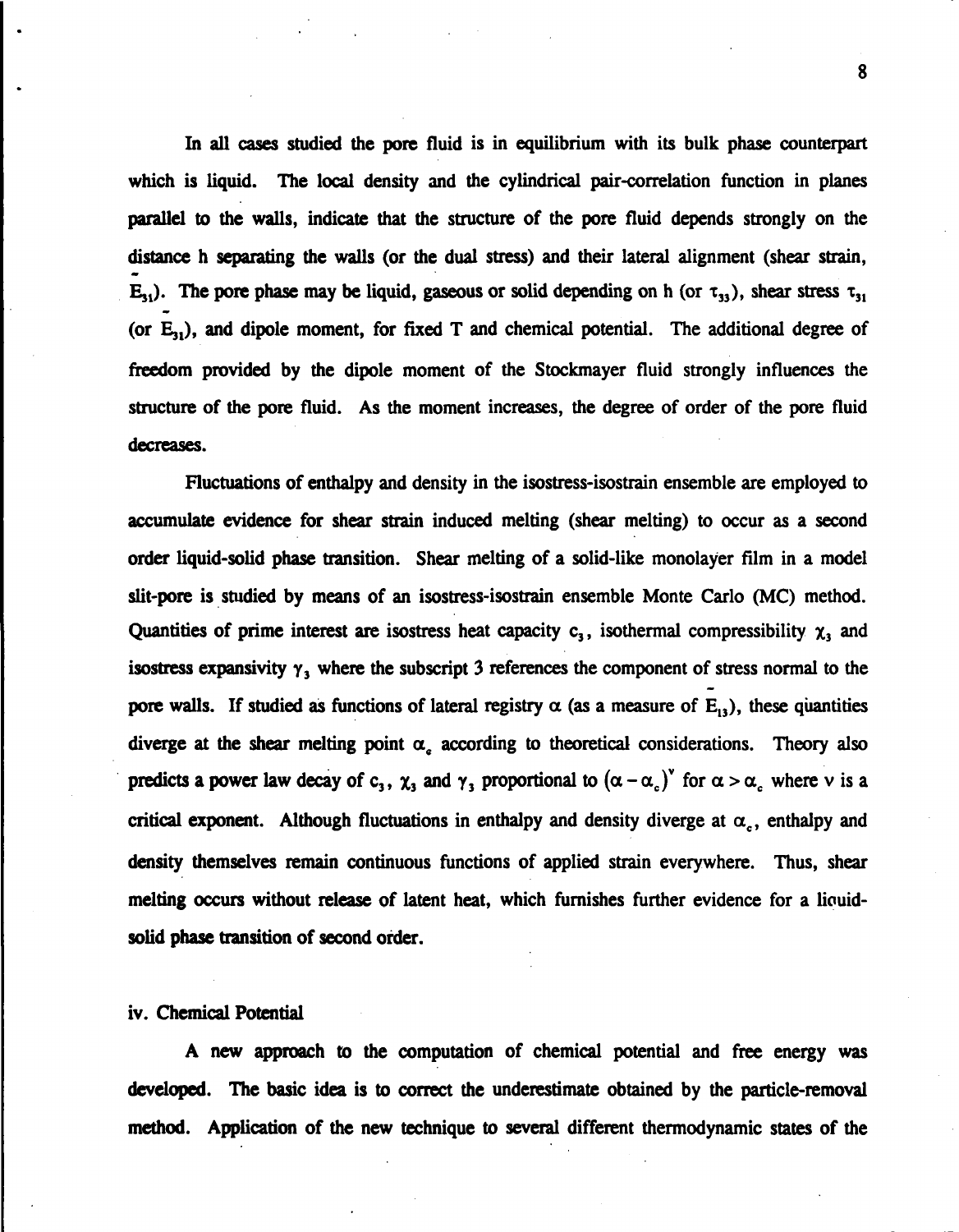Lennard-Jones (12,6) fluid shows that it is capable of providing reliable estimates of the chemical potential, even at high density where standard methods encounter computational difficulties. This technique has been used extensively to obtain the chemical potential for a Stockmayer fluid. This is the first report of such data for this fluid.

### v. Interfacial Tension

The grand canonical ensemble MC method has been used to study the interfacial tension in a rare-gas film confined to a slit-pore whose plane-parallel walls comprise rigidly fixed similar rare-gas atoms. In narrow pores, where both walls strongly influence the whole film, the interfacial tension is shown to be a highly complex function of pore width and transverse alignment of the walls. Oscillations in the tension are correlated with the addition of new fluid layers, the most highly structured layers corresponding to maxima in the tension. Separate interlayer and intralayer contributions to the tension are defined and shown to be useful in explaining the physics of the change in interfacial tension with the addition of new layers of the film.

### vi. Anomalous Diffusion

A monolayer, solid, epitaxial film confined to a slit-pore and subjected to a shear strain begins to melt if a critical strain is exceeded. The resulting "molten" phase exhibits structural disorder characteristic of a liquid yet is supports a shear stress. MD and MC calculations were used to study self-diffusion in this molten phase as a function of excess shear strain above the critical value. Three distinct self-diffusion time scales are manifest through plots of the meansquare displacement (MSD). Over the shortest time scale the MSD can be represented by a power-law, **-** td, where t is time and d is a function of excess shear strain, varying from 0 for the solid just below the shear melting point to its Brownian-limit value of 1 for a completely liquified film, having the disorder of a bulk fluid and supporting no shear-stress. That d < 1 indicates anomalous (i.e., non-Brownian) self-diffusion. The intermediate time scale is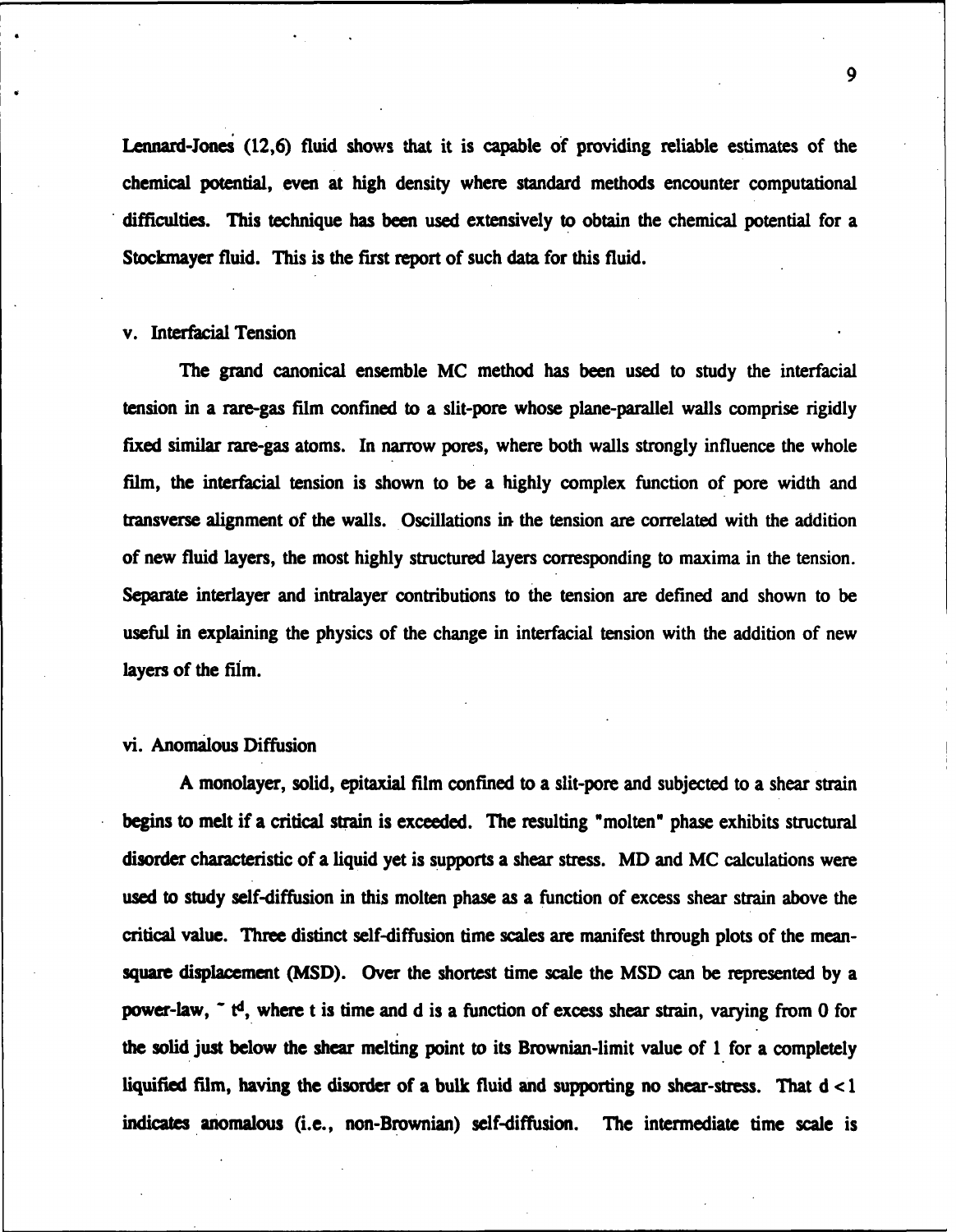characteristic of a strongly cooperative process that is spatially nonlocal and gives rise to anomalous diffusion. Both short and intermediate time scales exceed by several orders of magnitude typical times after which Brownian diffusion is observed in dense homogeneous bulk fluids. The persistence of anomalous diffusion is ascribed to severe spatial confinement of the film atoms. The longest time scale corresponds to asymptotic Brownian diffusion for which  $d = 1$ . All results are interpreted in terms of a model in which film atoms are diffusing in an effective molecular-scale porous medium generated by the potential field of the walls atoms.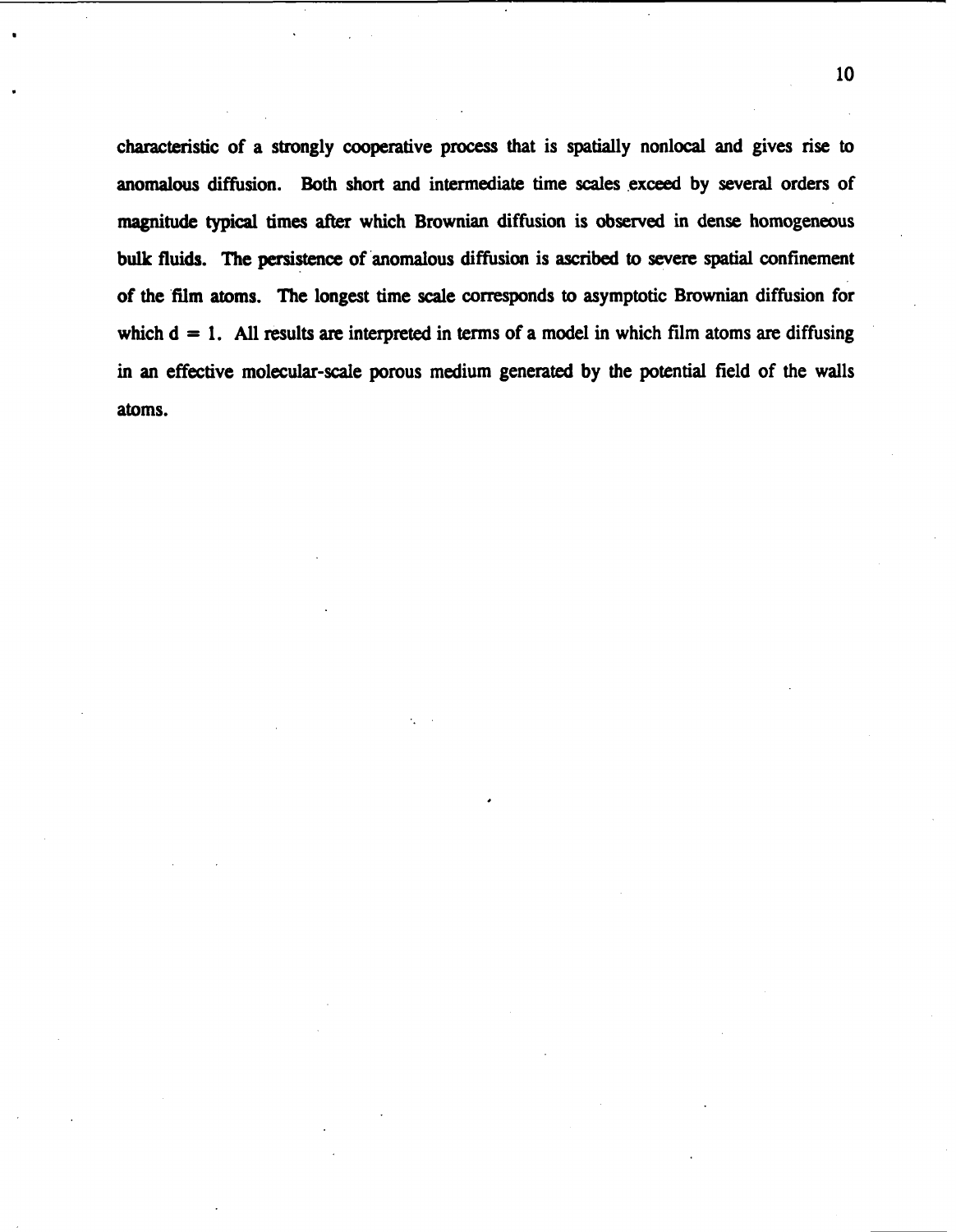### III. Publications

- 1. S. Achanta, J.I. Cushman, M.R. Okos, 1993, On multicomponent, multiphase thermomechanics with interfaces, Int. J. Eng. Sci. (in press).
- 2. S. Achanta, J.H. Cushman, 1993, Non-equilibrium swelling and capillary pressure relations for colloidal systems, J. Coll. Interface Sci. (submitted).
- 3. J.H. Cushman, T.R. Ginn, 1993, Non-local dispersion in media with continuously evolving scales of heterogeneity, Trans. in Por. Med. (in press).
- 4. J.H. Cushman, X. Hu, T.R. Ginn, 1993, Nonequilibrium statistical mechanics of preasymptotic dispersion, **J.** Stat. Phys. (submitted).
- *5.* M. Schoen, J.H. Cushman, D.J. Diestler, 1993, Anomalous diffusion in confined monolayer films, Mol. Phys. (in press).
- 6. I.E. Curry, J.H. Cushman, M. Schoen, D.J. Diestler, 1993, Interfacial tension in confined molecularly-thin films, Mol. Phys. (in press).
- 7. J.H. Cushman, T.R. Ginn, 1993, On dispersion in fractal porous media, Water Resour. Res. 29(10), 3513-3515.
- 8. J.H. Cushman, 1993, Nonlocal diffusion and strain-induced liquification of particulate media, Mech. Mat. 16:119-124.
- 9. J.H. Cushman, D.J. Diestler, M. Schoen, 1993, Phase transitions in confined molecularly-thin films, (in) Dynamics in Small Confined Systems (ed) J.M. Drake, **J.** Klafter, R. Kopelman, D.D. Awschalom, MRS (290), 81-94.
- **10.** K.K. Han, J.H. Cushman, D.J. Diestler, 1993, Grand canonical Monte Carlo simulations of a Stockmayer fluid in a slit micropore, Mol. Phys. 79(3), 537-545.
- 11. M. Schoen, D.J. Diestler, J.H. Cushman, 1993, Shear melting of confined solid monolayer films, Phys. Rev. B 47(10), 5603-5613.
- 12. M. Schoen, D.J. Diestler, J.H. Cushman, 1993, Isostress-isostrain ensemble Monte Carlo simulation of second order phase transitions in a confined monolayer fluid, Mol. Phys 78(5), 1097-1115.
- 13. **D.J.** Diestler, M. Schoen, J.H. Cushman, 1993, On the thermodynamic stability of confined thin films under shear, Science 262(22), 545-547.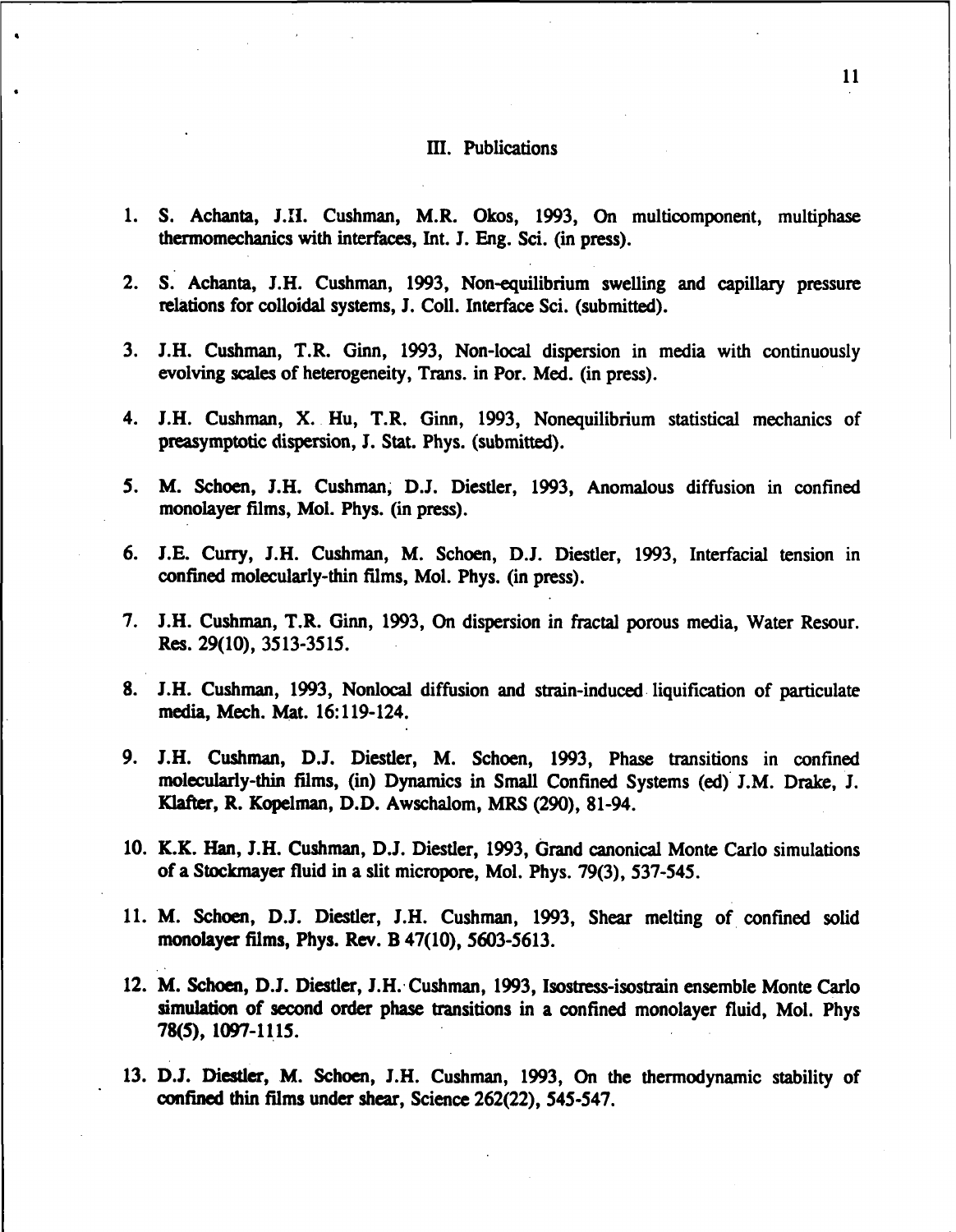- 14. K.K. Han, **J.H.** Cushman, **D.J.** Diestler, 1992, Monte Carlo calculation of chemical potential for the Stockmayer fluid, **J.** Chem. Phys. 96(10), 7867-7868.
- *15.* **J.H.** Cushman, D.J. Diestler, M. Schoen, 1992, Numerical statistical mechanical studies of the behavior of simple fluids in structured slit micropores, In Modeling and Analysis of Diffusive and Advective Processes in Geoscience, (ed) W. Fitzgibbon and M. Wheeler, SIAM, 71-99.
- 16. K.K. Han, J.H. Cushman, D.J. Diestler, 1990, A new computational approach to the chemical potential, J. Chem. Phys. 93(7), 5167-5171.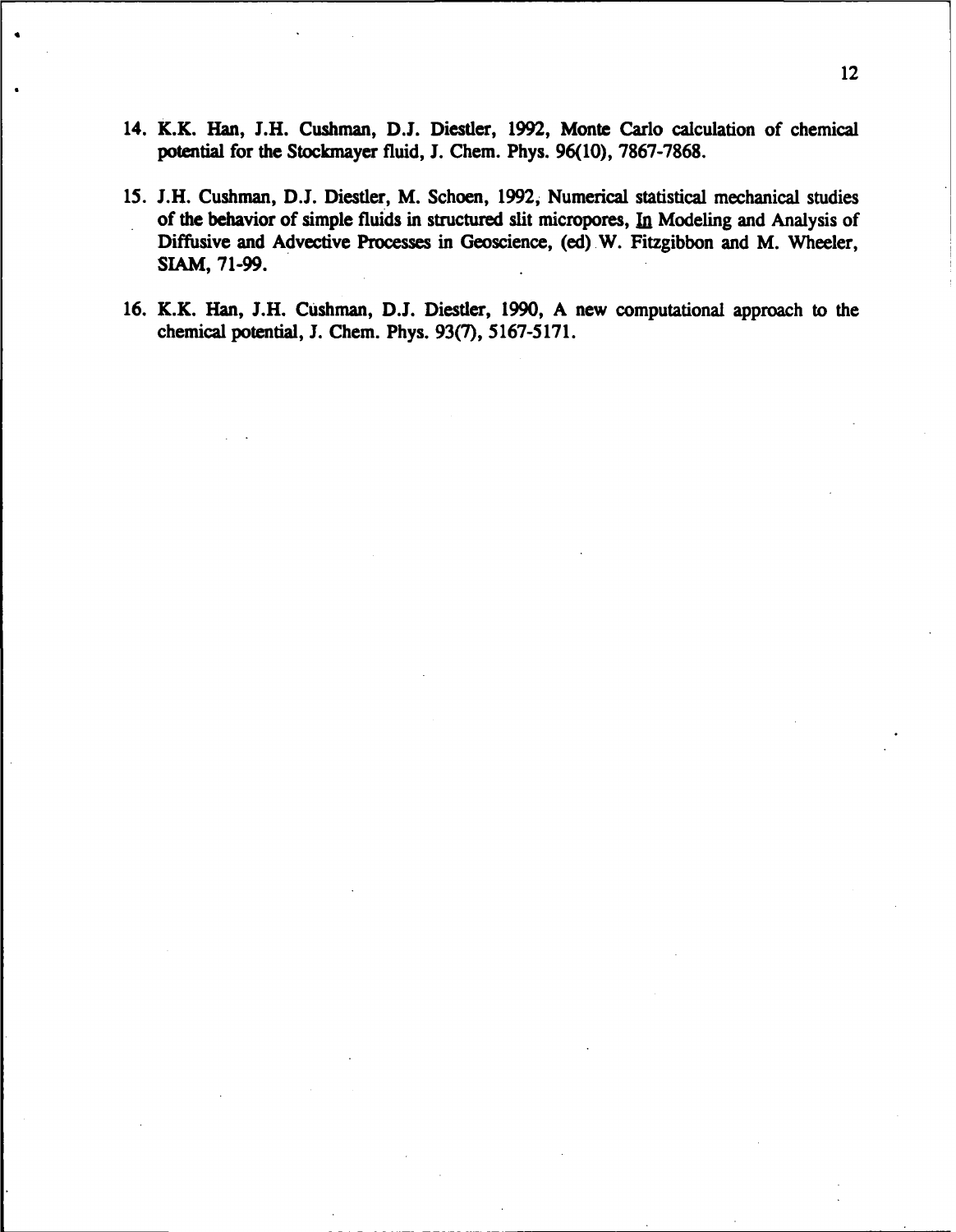# IV. Scientific Personnel

| J.H. Cushman  | $\mathbf{PI}$             |
|---------------|---------------------------|
| D.J. Diestler | Co-PI                     |
| M. Schoen     | <b>Visiting Scientist</b> |
| S. Achanta    | M.S.                      |
| X. Hu         | <b>M.S.</b>               |
| J. Curry      | Post Doc                  |
| K.K. Han      | Post Doc                  |